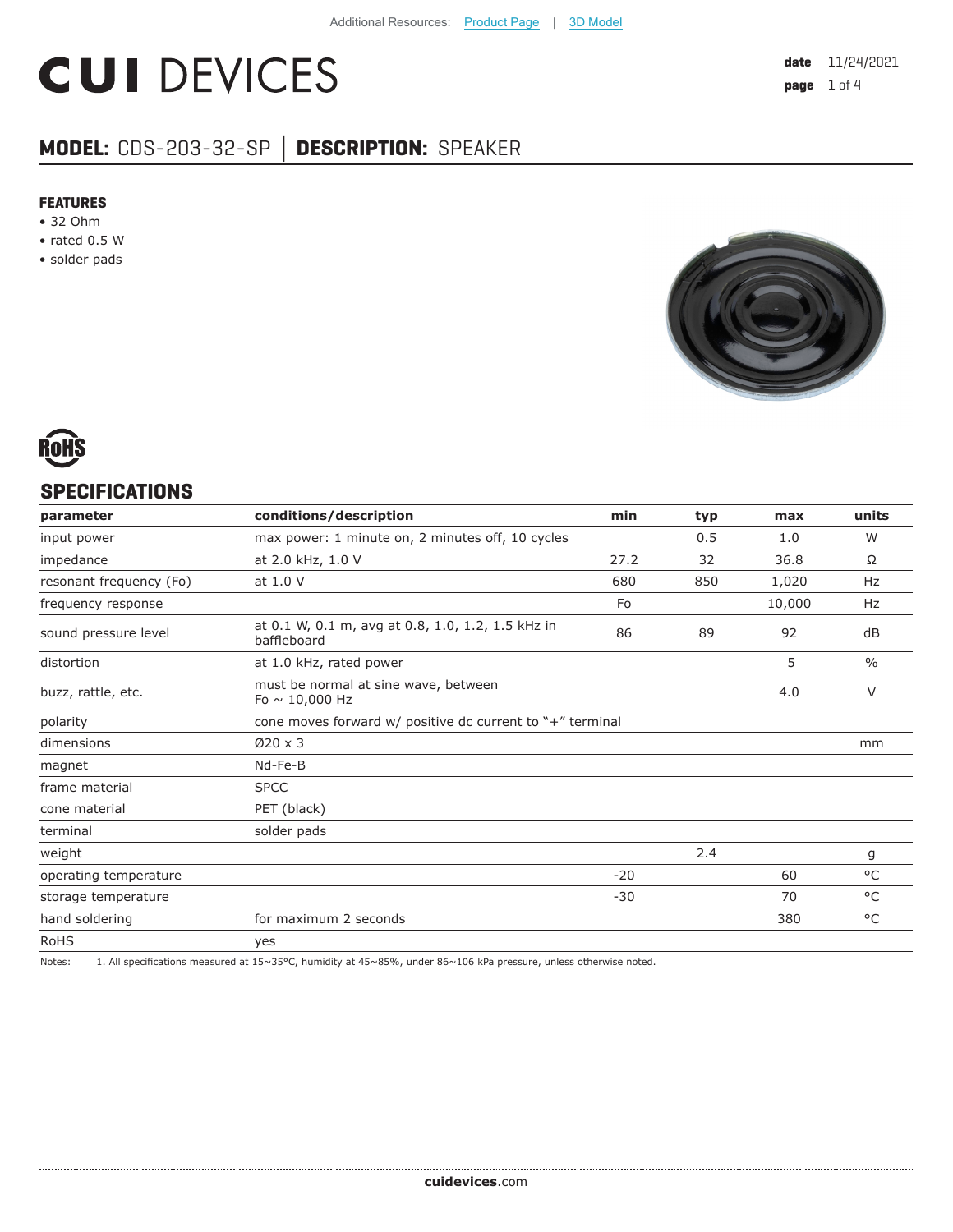#### **MECHANICAL DRAWING**

units: mm tolerance: ±0.3 mm



# **FREQUENCY RESPONSE CURVE**



**cui[devices](https://www.cuidevices.com/track?actionLabel=Datasheet-ClickThrough-HomePage&label=CDS-203-32-SP.pdf&path=/)**.com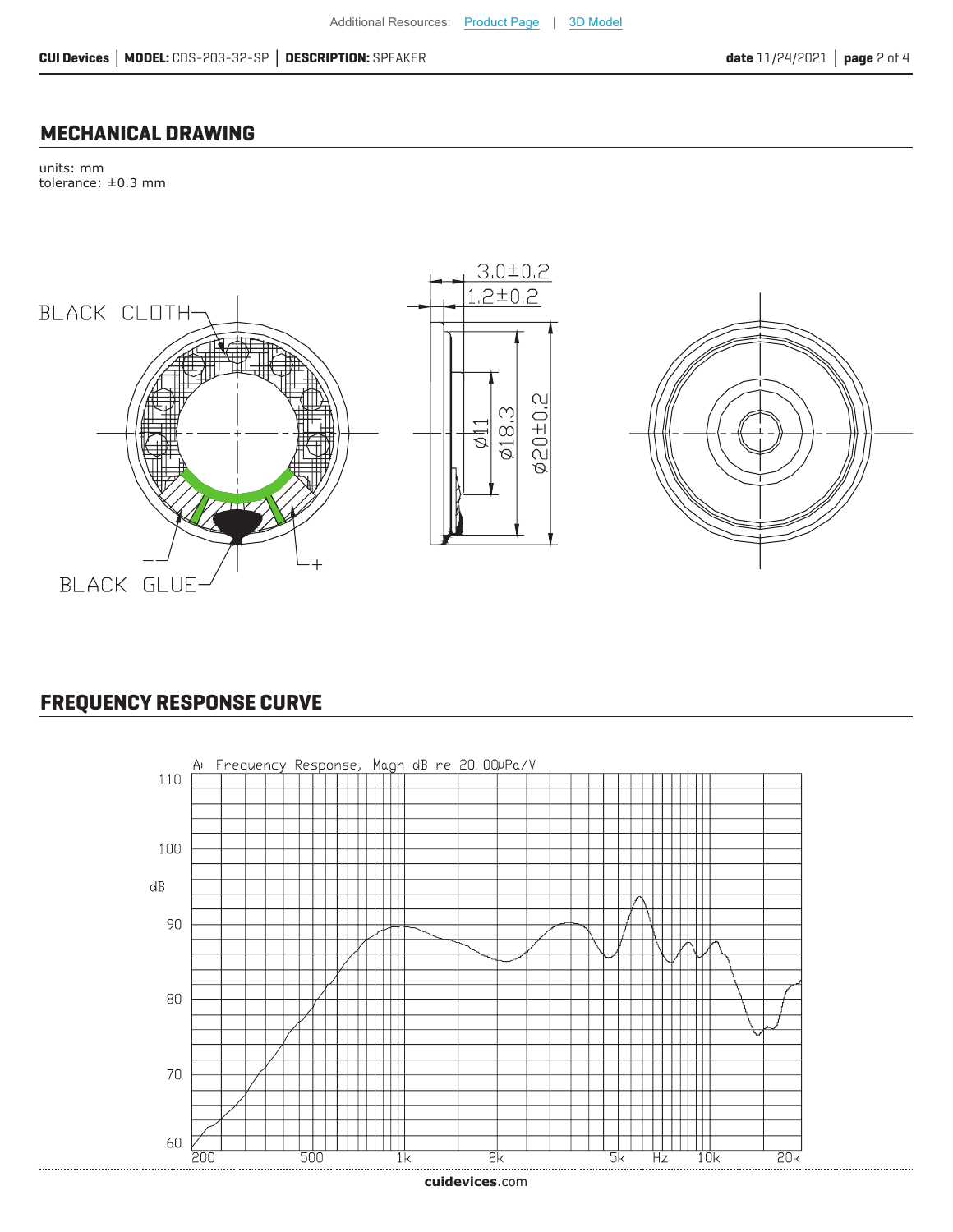## **PACKAGING**

units: mm

Tray Size: 420 x 270 mm Tray QTY: 100 pcs per tray Carton Size: 430 x 280 x 265 mm Carton QTY: 2,000 pcs per carton